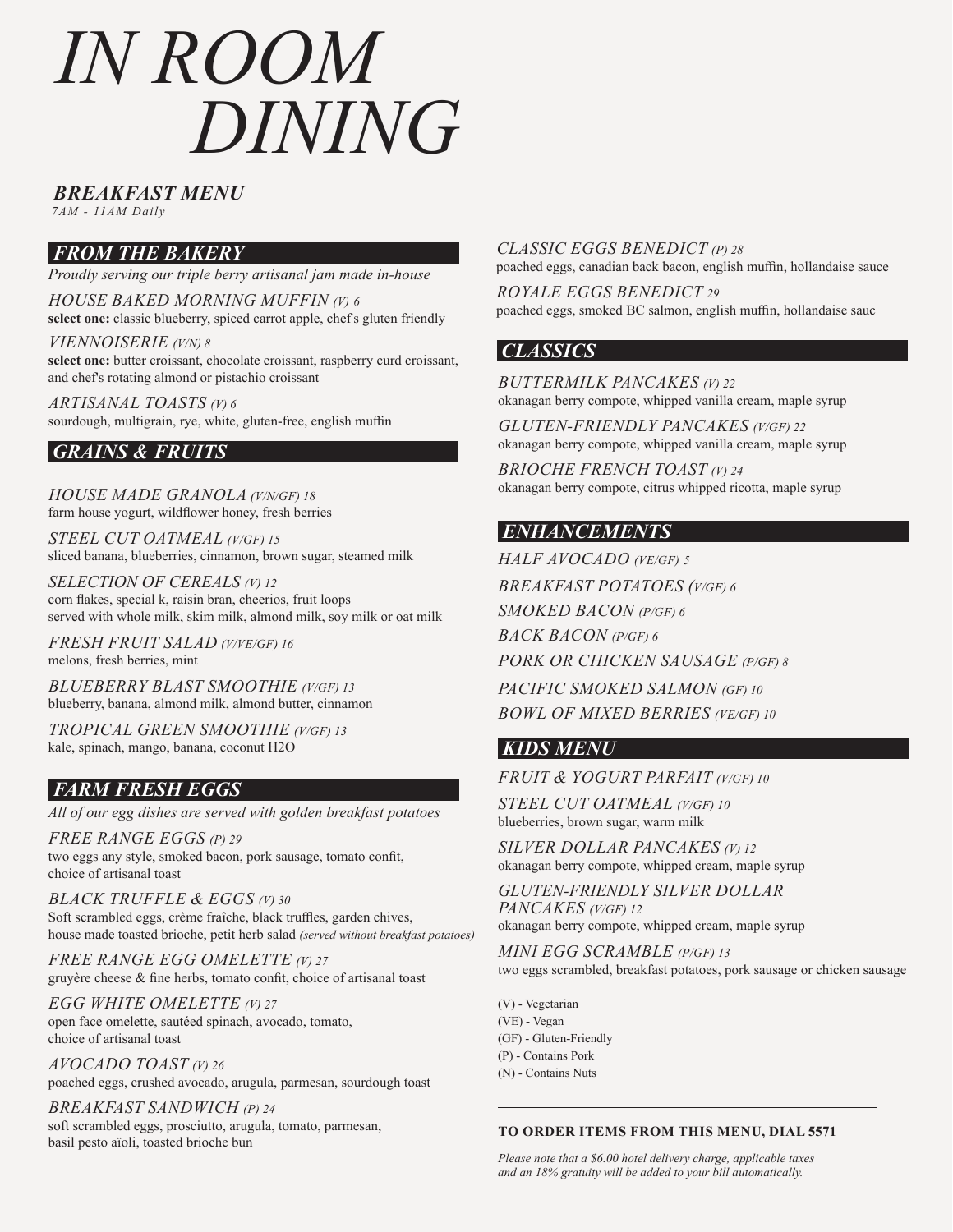*ALL DAY MENU*

*11AM - 11PM Daily*

# *STARTERS, SHAREABLES & SALADS*

*HAND-CUT KENNEBEC FRIES (V/GF) 9*

*CHICKPEA HUMMUS (V/VE) 16* lemon, herbs, paprika, olive oil, flatbread

*VINE RIPENED TOMATO SOUP (V) 14* crispy croutons, parmesan cheese

*CRISPY THAI CHICKEN WINGS 19* cucumber, cilantro, lime

*CHILLI GARLIC HOT WINGS (N) 19* toasted peanut, scallion

*PACIFIC RIM NACHOS (V/GF) 28* chedder and monterey jack cheese, tomato, green onion, jalapeño, cilantro roasted salsa, sour cream, guacamole

*CHEESE + CHARCUTERIE* (*P/N) 32* farmhouse cheeses, fine cured meats, olives, nuts, fruit preserves, mustard, artisanal bread

*CAESAR SALAD 17* chopped egg, parmesan, focaccia croutons, signature dressing *add chicken 9 | add salmon 9*

*SUPERFOOD SALAD* (*V/VE/GF) 17* ancient grains, kale, arugula, beets, cucumber, mint, apple tahini dressing, cashew cream *add chicken 9 | add salmon 9*

# *RAWBAR SUSHI ROLLS*

*All of our sushi rolls are served with pickled ginger, wasabi, and soy sauce. RawBar menu items are available until 9:45pm.*

*SPICY TUNA ROLL (GF) 19* chopped tuna, chili, cucumber, radish sprouts

*CALIFORNIA ROLL (GF) 21* dungeness crab, avocado, cucumber, sesame

*PRAWN TEMPURA ROLL 17* black tiger prawns, cucumber, avocado, masago, mayo, lettuce

*SALMON MOTOYAKI ROLL (GF) 19* spicy chopped wild sockeye, avocado, cucumber, scallion, motoyaki sauce

*SABLE MOTOYAKI ROLL* (*GF) 21* kabayaki cured sablefish, avocado, cucumber, chili, motoyaki sauce

*MANGO AVOCADO ROLL* (*V/VE/GF) 16* mango, avocado, pickled papaya, chili mayo

#### **TO ORDER ITEMS FROM THIS MENU, DIAL 5571**

*Please note that a \$6.00 hotel delivery charge, applicable taxes and an 18% gratuity will be added to your bill automatically.*

# *SANDWICHES & BURGERS*

#### *PESTO CHICKEN SANDWICH (P) 25*

chicken breast, avocado, smoked bacon, arugula, basil pesto, toasted sourdough, fresh cut fries

#### *A.L.T SANDWICH (V) 21*

avocado, arugula lettuce, tomato, basil pesto, toasted sourdough, fresh cut fries

#### *PACIFIC RIM BEEF BURGER (P) 28*

smoked bacon, cheddar cheese, lettuce, tomato, pickle, special sauce, toasted brioche bun, fresh cut fries *double patty add 7*

#### *HOUSE MADE FALAFEL BURGER (V) 26*

lettuce, parsley, cilantro, pickled onion, lemon herb sauce, toasted brioche bun, fresh cut fries

## *MAIN COURSES*

#### *SEARED PACIFIC SALMON (GF) 37*

roasted fingerling potatoes, haricot verts, artichokes, okanagan tomato, salsa verde

*STEAK & FRITES (GF) 45* 6oz canadian beef tenderloin, fresh cut fries, caesar salad, béarnaise aioli, red wine jus

*ROSSDOWN FARMS CHICKEN BREAST (GF) 35* fingerling potatoes, roasted beets, haricot verts, hon-shimigi mushroom, grainy mustard jus

*FISH & CHIPS 32* battered crispy cod, fresh cut fries, tartar sauce

*GARGANELLI PESTO PASTA (V) 26* garganelli noodle, baby tomatoes, olive oil pesto sauce, ricotta & parmesan cheese

*SPAGHETTI BOLOGNESE (P) 28* classic rich meat sauce, parmesan

# *DESSERT*

*MILK CHOCOLATE PEANUT BUTTER 13* peanut butter mousse, malt crème anglaise, salted caramel ice cream

*WARM BRIOCHE BEIGNET 13* caramelized white chocolate cream, lemon curd

*RASPBERRY VACHERIN (VE/GF) 13* whipped raspberry ganache, raspberry sorbet, crispy meringue

*TRIO OF HOUSE BAKED COOKIES 10* oatmeal cranberry, classic chocolate chunk, snickerdoodle

*ICE CREAM SUNDAE 13* strawberry, chocolate and vanilla ice cream, cherry, chocolate sauce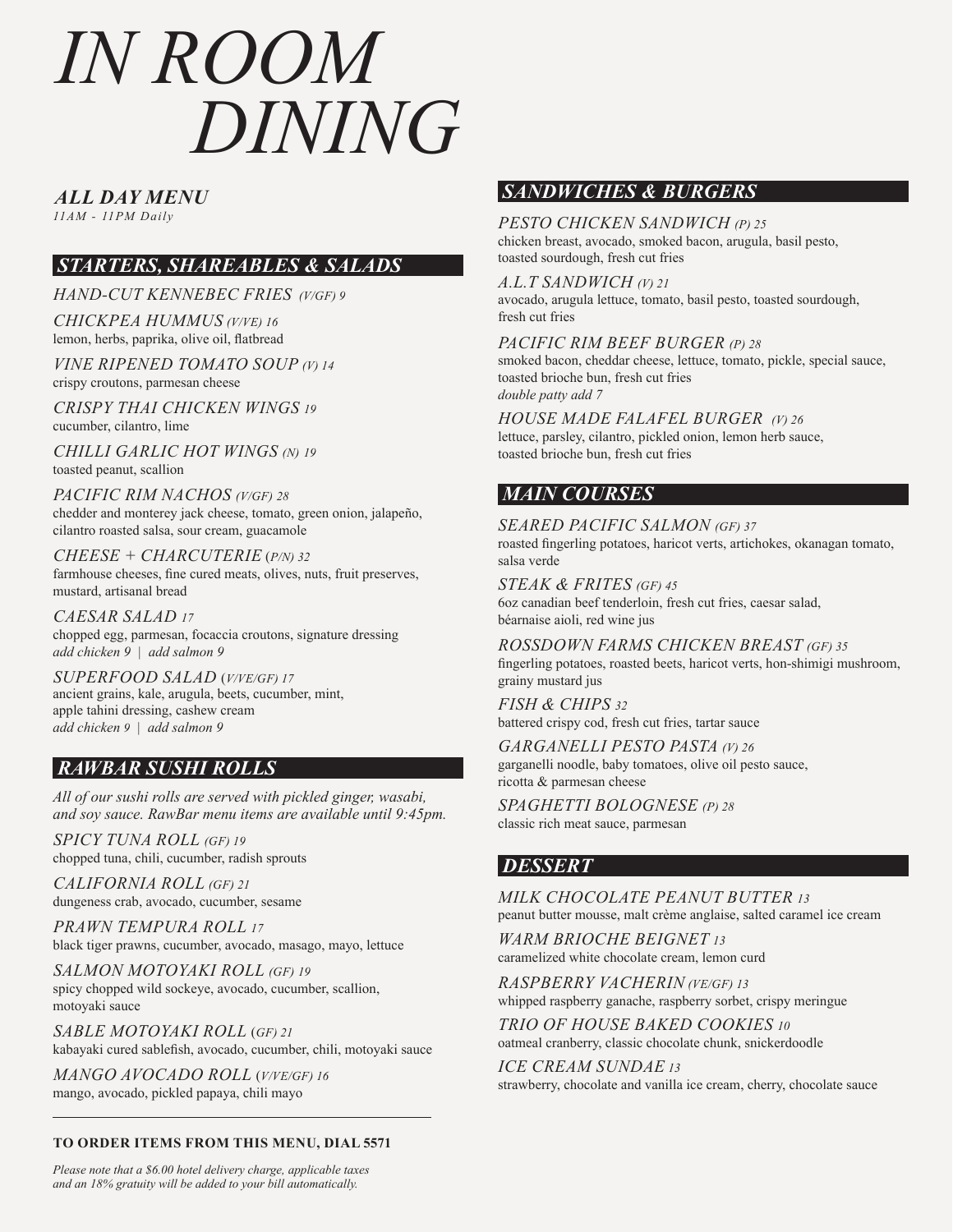*ALL DAY MENU*

*11AM - 11PM Daily*

## *KIDS MENU*

*CHEESEBURGER & FRESH CUT FRIES 16 CHICKEN STRIPS & FRESH CUT FRIES 14*

*GRILLED CHEESE SANDWICH & FRESH CUT FRIES (V) 13*

*SPAGHETTI PASTA 15* choice of meat sauce or simply glazed with butter

*VANILLA ICE CREAM (V/GF) 10* chocolate sauce

*MILK & CHOCOLATE CHIP COOKIES (V) 9*

### *LATE NIGHT MENU*

11PM - 7AM Daily

*HAND-CUT TORTILLA CHIPS AND SALSA (VE/GF) 13*

*GATHERED GREENS (VE) 19* cucumber, radish, tomato, parmesan, apple mustard vinaigrette

*CHEESE + CHARCUTERIE* (*P/N) 32* farmhouse cheeses, fine cured meats, olives, nuts, fruit preserves, mustard, artisanal bread

*CHICKEN PESTO SANDWICH 23* chicken breast, avocado, arugula, basil pesto, filone bread, potato crisps

*AVOCADO & PESTO SANDWICH (V) 23* avocado, tomato, arugula, basil pesto, filone bread, potato crisps *TRIO OF HOUSE BAKED COOKIES 10*

oatmeal cranberry, classic chocolate chunk, snickerdoodle



(V) - Vegetarian (VE) - Vegan (GF) - Gluten-Friendly (P) - Contains Pork (N) - Contains Nuts

#### **TO ORDER ITEMS FROM THIS MENU, DIAL 5571**

*Please note that a \$6.00 hotel delivery charge, applicable taxes and an 18% gratuity will be added to your bill automatically.*